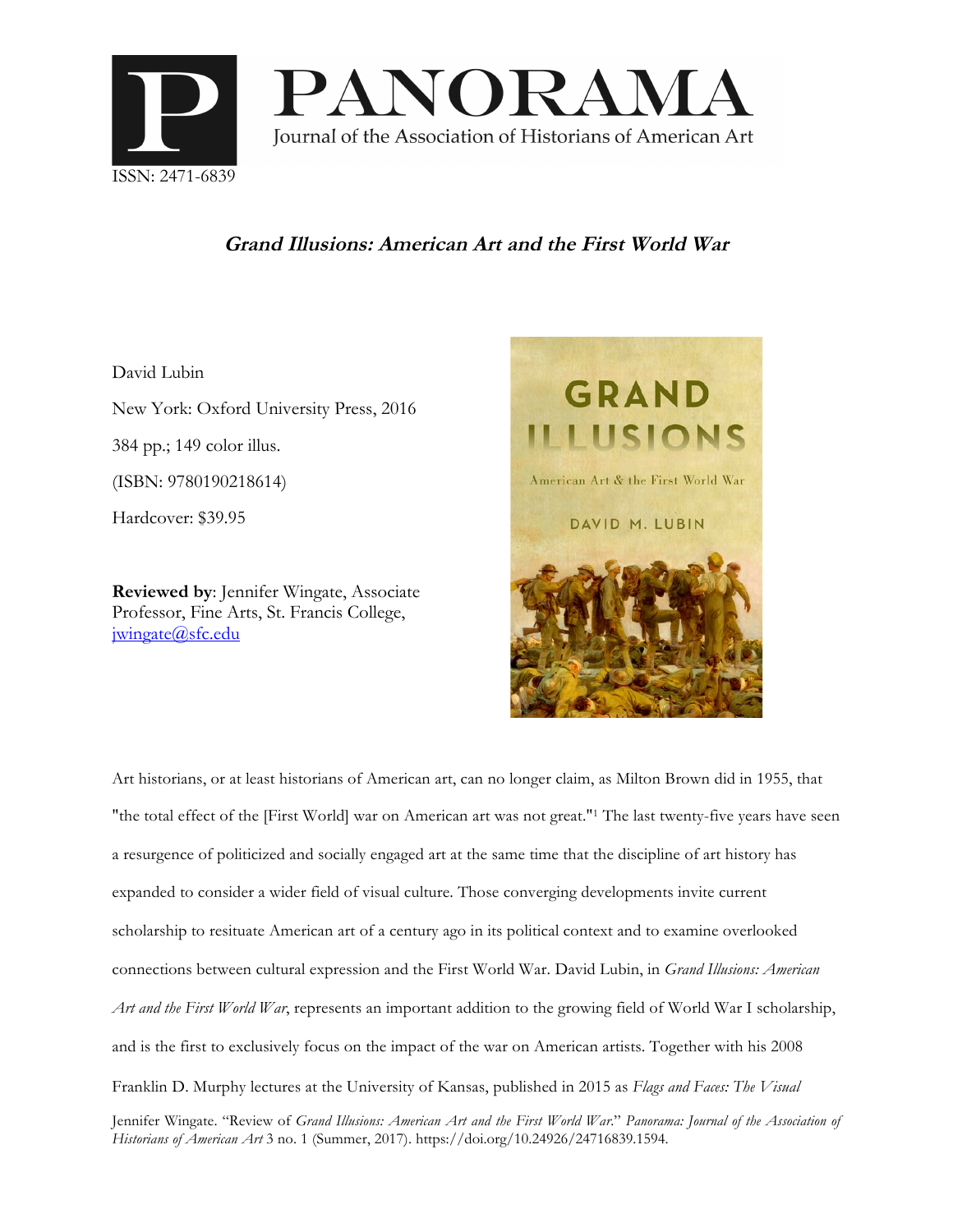*Culture of America's First World War*, and the 2016 exhibition, *World War I and American Art*, that Lubin, along with Robert Cozzolino and Anne Classen Knutsen, cocurated for the Pennsylvania Academy of the Fine Arts, *Grand Illusions* offers an eye-opening reconsideration of this understudied topic.

Literature scholars began to explore the field of World War I visual culture before art historians, due to the elevated status of Lost Generation writers within the literary canon. Scholarship by Steven Trout and Pearl James, for example, expanded beyond the Lost Generation to include marginalized writers and artists. 2 *On the Battlefields of Memory: The First World War and American Remembrance, 1919–1941*, by Trout, from 2010, offers a point of comparison to the new Lubin publication, *Grand Illusions*. While equally refreshing for the attention they both pay to understudied subjects and popular culture, and for integrating the study of divergent media within the overriding theme of the First World War, Trout's book specifically focuses on remembrance within the chronological parameters of the book title. Lubin's book has few parameters, chronological or otherwise, aside from the relationship between World War I and American art. The author addresses everything from recruitment posters to talkies produced in the years leading up to World War II, giving readers a sense of changing American attitudes, from denial and disbelief, and patriotism and pride, to repulsion and disillusionment. There are downsides to the expansiveness of the book, with some chapters displaying less coherence than others. With renewed attention on this period, there is space for more in depth consideration of individual topics. Defying any arbitrary boundaries, this book takes the reader on a wild ride, punctuated by Lubin's characteristically inspired juxtapositions. One such pairing is James Montgomery Flagg's 1917 poster, *"I Want You" [Uncle Sam Wants You] for the U.S. Army*, and Marcel Duchamp's readymade, *Fountain,* of the same year. Lubin makes each the linchpin of individual chapters, but not without reproducing them on the same page and drawing readers' attention to similarities as well as their more obvious differences.

The nine chapters of the publication are thematic with a loosely chronological trajectory that begins with early war-related work by American artists who clung to romanticized notions of war and concludes with the lingering emotional impact of the war on the visual culture of the thirties. Chapters in between move back and forth among media (mostly painting, posters, and film) and across high art and low. Chapter 2, "Women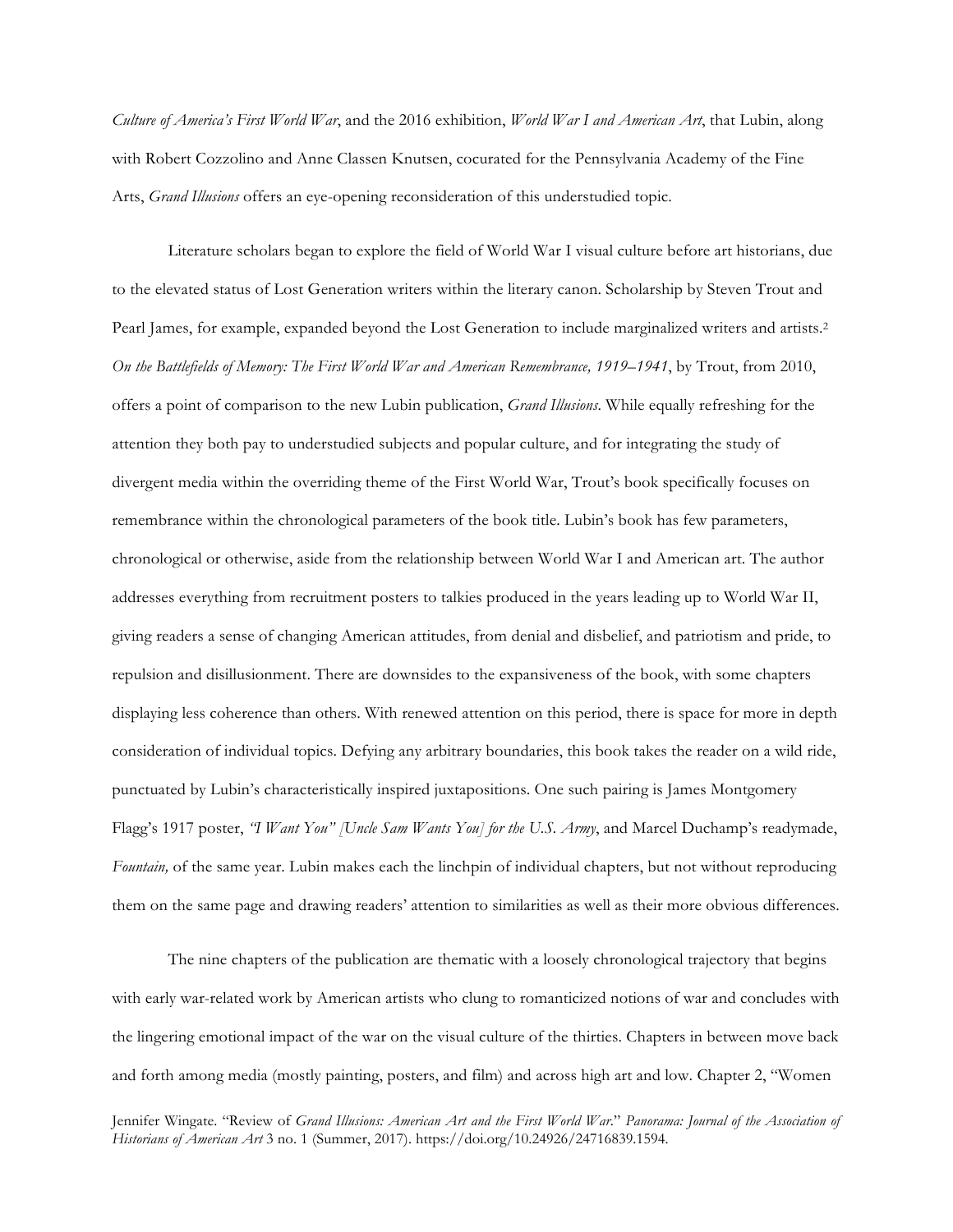in Peril," focuses on recruitment posters to show how World War I imagery had meanings above and beyond those consciously intended. Just as Chapter 5 resituates Duchamp's *Fountain* within its wartime context, Chapter 2 detaches Fred Spear's 1915 poster, *Enlist*, from its wartime reading to consider the image alongside changing attitudes about "the public presentation of female bodies." *Enlist,* which features a woman clutching a baby to her chest as she sinks to the bottom of the ocean, tapped American fears brought on by the German sinking of the *Lusitania*. However, Lubin proposes that the drowned woman also "can be seen as a cry of conservative outrage at the threatened sinking of the traditional American family by so-called New Women and their clamor for social and political rights." (42) This chapter covers everything from debates over bathing apparel to the career of illustrator, Neysa McMein, to show how the war emboldened women to take on newly active roles. As a whole*, Grand Illusions* is generously illustrated with color images that help the reader make connections highlighted in the text, and this section pairs a photograph of McMein as standard bearer at a suffrage parade in 1917 with a poster she illustrated in 1918, *One of the Thousand Y.M.C.A. Girls in France*. Readers will appreciate seeing these images of female self-confidence alongside better-known WWI art featuring women as allegories of national purity.

Inevitably, there is some thematic overlap and the subject of women's suffrage, for example, arises again in Chapter 4 in a section on Childe Hassam's flag paintings. In one of the many unexpected links that emerges in *Grand Illusions*, Lubin relates how Henry Stimson, secretary of war under President Howard Taft, purchased one of Hassam's patriotic paintings. Yet despite Stimson's conservative politics, inclinations that Lubin shows are embodied in Hassam's flag paintings, Stimson made efforts to provide security for a suffragist march in Washington, DC, in 1913. The presence of violent male hecklers at the march, Lubin writes, shows "how deeply Americans in general feared women's rights and how desperately they resisted any change to traditional gender patterns." (82) This is but one of the ways in which the book succeeds in "[p]robing grand illusions of the past" to "help us understand, if not necessarily break free of, their controlling hold on the present." (xi)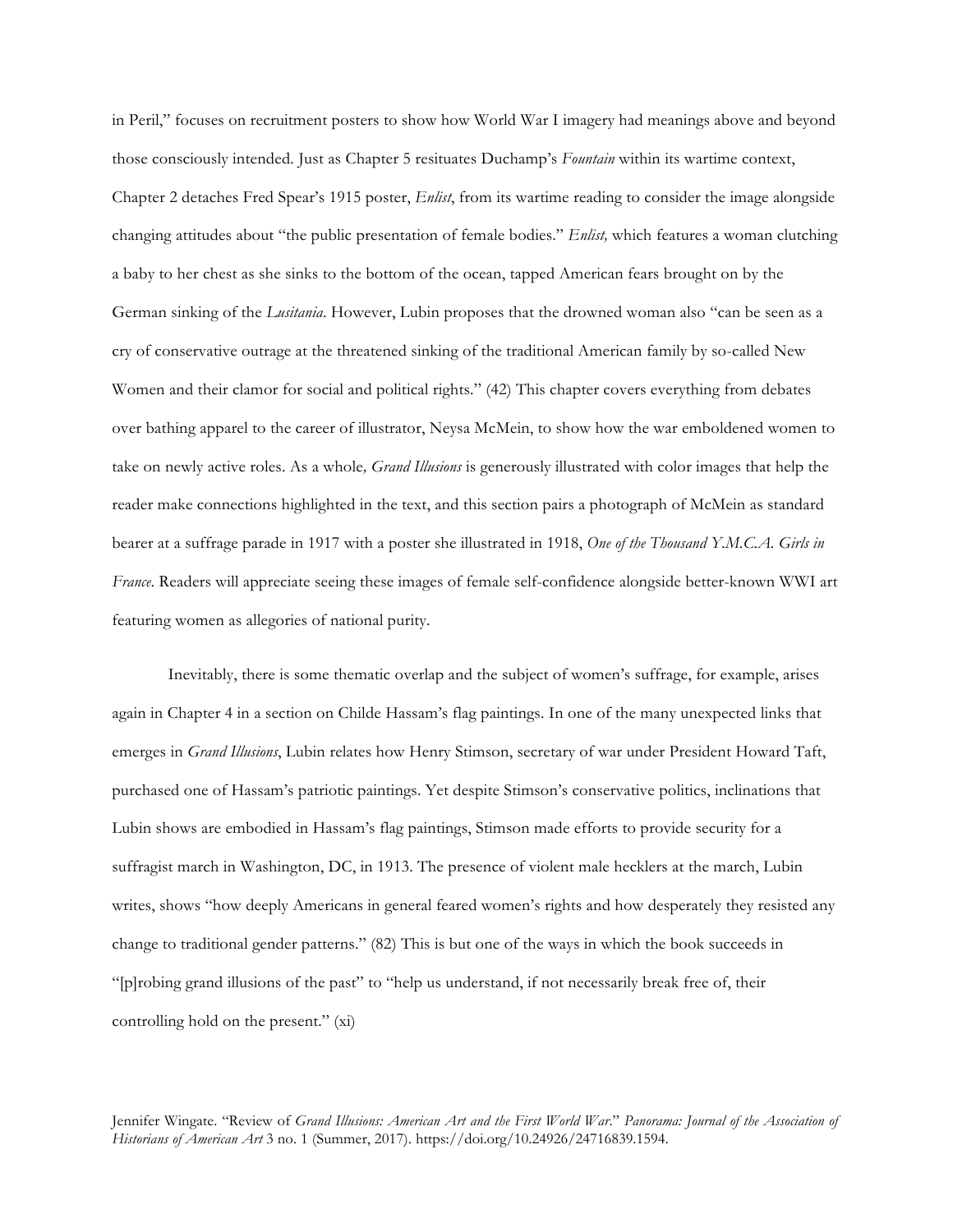Chapter 3 covers the less novel, but no less relevant, subject of war posters that appealed to men's threatened masculinity and fears of sexual inadequacy. Lubin expertly compares American and British posters, although anyone familiar with representations of masculinity in this period will not be surprised by the conclusions drawn here. Chapter 4 is more unexpected, dealing as it does with different attitudes toward intervention on the home front and how artists expressed their views at a time when fine art shied away from expressing overtly political sentiments. The bulk of the chapter is devoted to Hassam's Impressionist flag paintings, but Lubin takes the liberty of contrasting the Paul Strand photograph, *Wall Street*, 1915, with Hassam's pro-war *Early Morning on the Avenue in May 1917* (1917; Addison Gallery of American Art). Throughout *Grand Illusions*, the author makes disclaimers for such unanticipated comparisons. He admits, "[s]urely few if any viewers would have compared" these works "if only because the audiences for the two images were so unlike." (96) But by illustrating how Strand's photograph was a criticism of the war and its powerful Wall Street proponents, he defends the choice of engaging them in dialogue with one another. Lubin's examination of these images in the context of divided American attitudes toward intervention will add depth to the understanding many readers have of the period. Another lovely pairing is Hassam's *Early Morning on the Avenue in May 1917* and George Bellows' *Cliff Dwellers* (1913; Los Angeles County Museum of Art) in which the flags flying over Fifth Avenue in Manhattan in the former recall the laundry hanging from clotheslines above a narrow street on the Lower East Side in the latter. The author uses this visual aid to punctuate his description of differences between the two painters' art and politics.

Chapter 5, "Opening the Floodgates," is an entertaining recovery of Duchamp's *Fountain,* 1917/1964, to the disillusionment and fear—and hygiene-related challenges—generated by the war and the United States entry into the European conflict. "Dada artists embraced meaninglessness," Lubin explains, "but that does not mean that we must follow their lead when trying to understand their endeavors as part of a larger picture." (134) The art world did not recover *Fountain* from the dustbin of history until the 1950s, and Lubin wonders why the antiwar sentiment of the late sixties and seventies did not help the admirers of *Fountain* appreciate the turmoil of war protest from which it was born. Duchamp submitted the work to the Society of

Independent Artists for display just three days after the United States joined the war. Lubin makes a Jennifer Wingate. "Review of Grand Illusions: American Art and the First World War." Panorama: Journal of the Association of *Historians of American Art* 3 no. 1 (Summer, 2017). https://doi.org/10.24926/24716839.1594.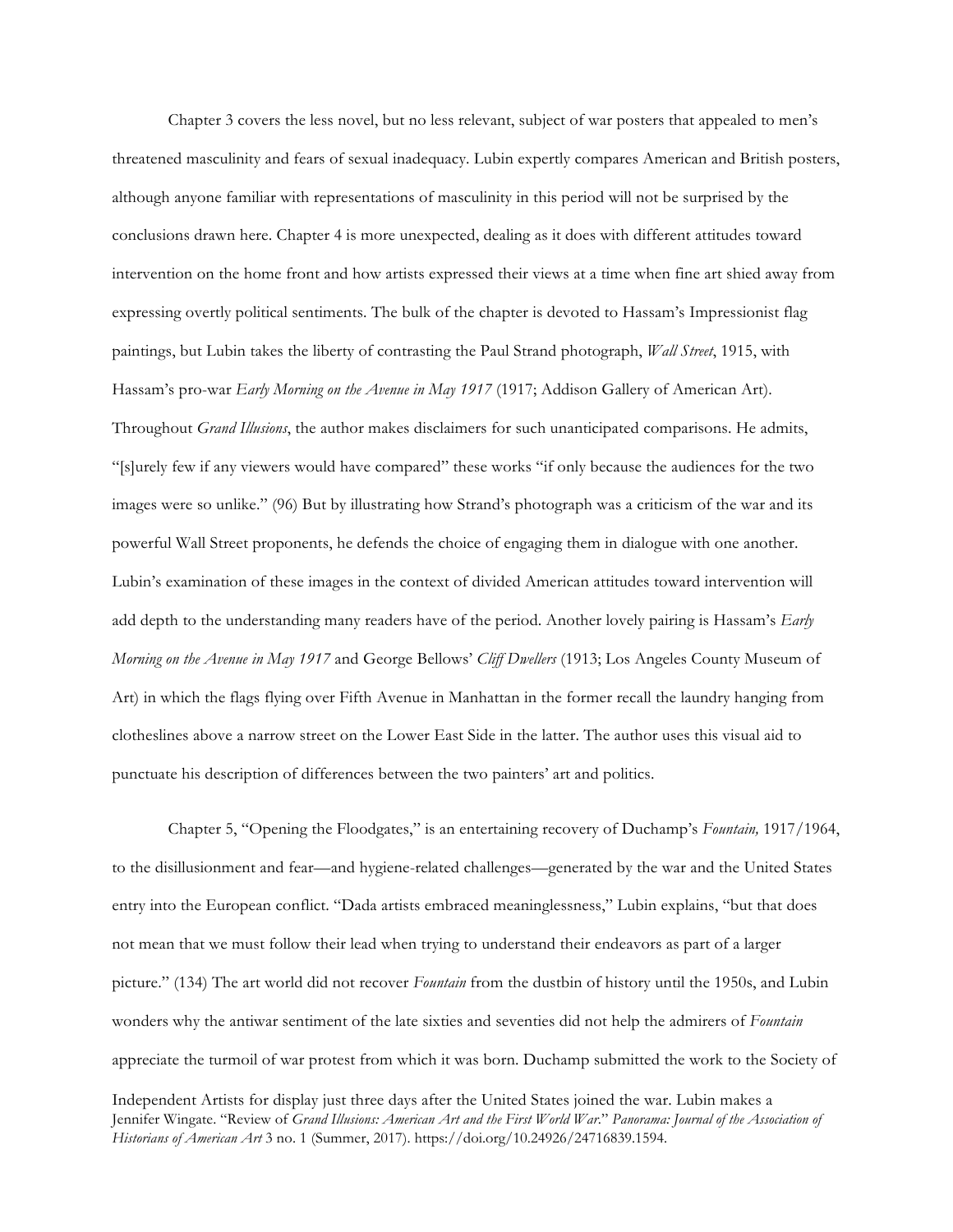convincing argument for how this Dada readymade was more than a conceptual gesture about art and originality, but the "the insolent response of a resident alien to his adopted homeland's vulgar and disgusting embrace of war." (114)

Chapter 6 tackles a problem at the heart of World War I memory and cultural expression, the unspeakability of the war and resistance to representation. Lubin considers here the painters George Bellows and John Singer Sargent, the photographer Edward Steichen, and the filmmaker D. W. Griffith, strange bedfellows to be sure. What they have in common, aside from the fact that they are all figurative artists, the author asserts, is their effort to overcome the difficulty of visualizing modern warfare. There is no doubt that Sargent's painting *Gassed,* (1919; Imperial War Museum, London) deserves a place of honor in the pantheon of World War I art, and Lubin calls it "one of the most complex and multivalent paintings by any artist from any nation to emerge from the cauldron of war." (160) Although this statement verges on hyperbole, he does not make it without considerable effort to forgive the painting's "old-fashioned" form and rhetoric. This section nonetheless offers thoughtful discussion of the links between vision, blindness, and war.

In Chapter 7, which focuses on artists who served in the war, Lubin reserves similar unqualified praise for Otto Dix, "the greatest visual artist anywhere to emerge from the killing fields of World War I." (180). Dix, however, is not American, and so the lengthiest section of this chapter is devoted to Claggett Wilson, a name few art historians will recognize. What he and Dix share is the middle ground they occupy between "the real and the grotesque." (191) Lubin's interest in cinema enriches *Grand Illusions* in many ways and his comparison of the soldiers' faces in Wilson's paintings with the melodramatic acting in German Expressionist silent film is especially evocative. The author's focused study of these striking paintings makes up for Wilson not meeting the artistic bar set by Dix. Eventual American disinterest in the war caused Wilson's paintings to fall by the wayside. Happily, sculptor Gertrude Vanderbilt Whitney, another forgotten artist (although still widely known for her art patronage owing to her namesake museum) makes an appearance in this chapter for having served in France. Her war themed sculpture was more sentimental and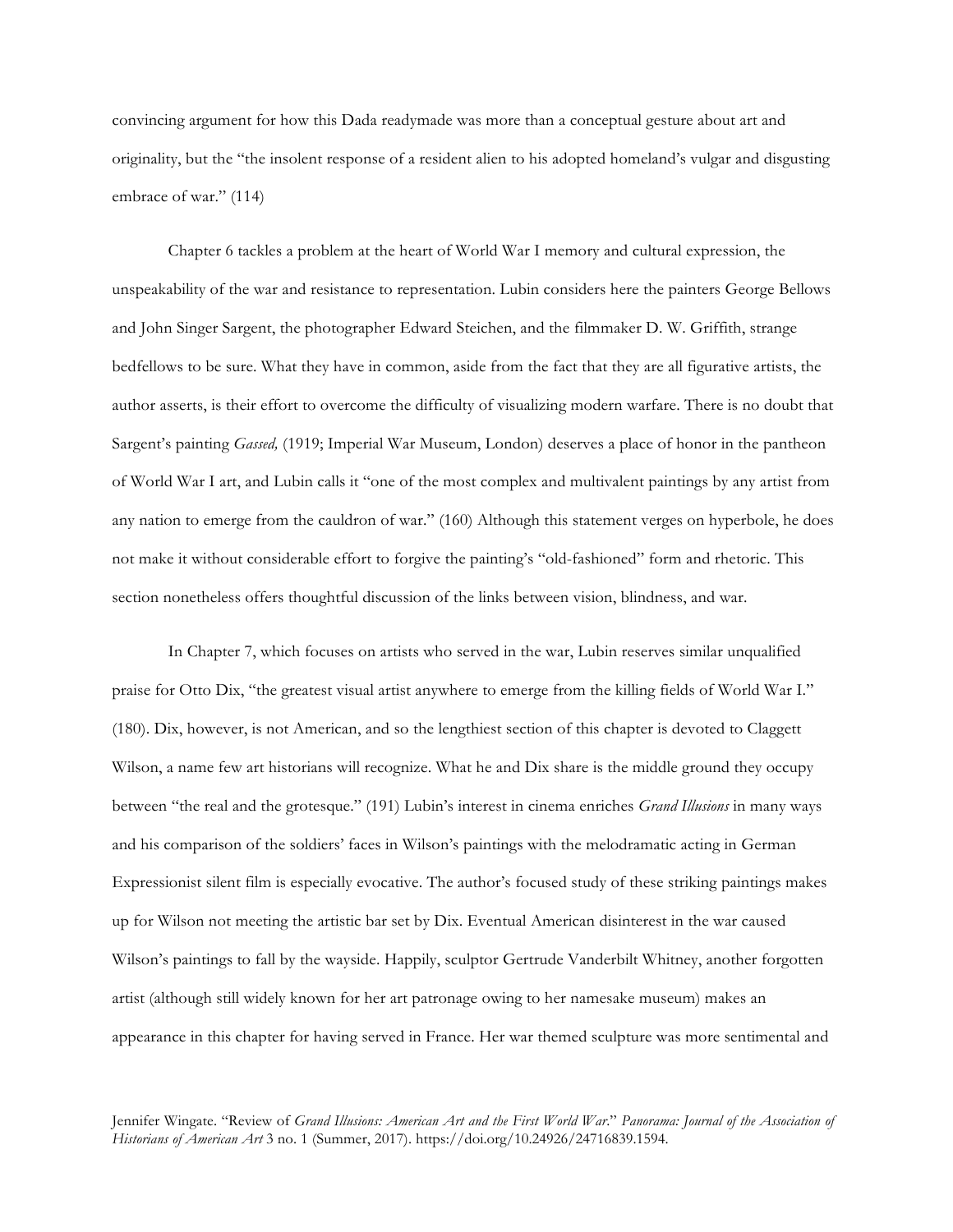anecdotal than Wilson's paintings, but Lubin gives her credit for emphasizing the pain "inflicted by war on the male body."<sup>3</sup> (204)

Chapters 8 and 9, with their respective focus on the beauty obsessed twenties and the traumatized thirties, convincingly examine cultural trends in the context of the residual physical and psychological impact of war. The excellent 2011 exhibition and catalogue, *Youth and Beauty: Art of the American Twenties,* organized by Teresa Carbone for the Brooklyn Museum, covered some of the themes highlighted here. Lubin makes a case for their recontextualization more pointedly as products of war. He stresses that it was "mutilation" that "drove beautification" and highlights the growth of cosmetic surgery in that decade and the cultural obsession with "plastics" as a consequence of modern warfare.<sup>4</sup> (217) However, as the book moves chronologically forward in time, war connections become attenuated. Art historian Sarah Burns uses some of the same artists and films to illustrate her essay, "Death, Decay, and Dystopia: Painting the American Wasteland in the 1930s" for a 2016 exhibition on the art of that decade at the Art Institute of Chicago.<sup>5</sup> She attributes the cultural prominence of monsters and death to the rise of fascism, the rise of deaths by automobile, and economic anxiety. After a while, one can imagine certain artwork or movies being put into the service of any number of thematic exhibitions or narratives. By the same token, the section on the Harlem Hellfighters in Chapter 9 might belong just as readily in another chapter. Reading about how photographer James Van Der Zee "domesticated" African American war heroes Henry Johnson and Needham Roberts in his studio portraits, to stave off their representation as "thuggish stereotypes," stresses just how much more work there is left to recover histories of African American soldiers. Sculptors Sally James Farnham and Augusta Savage, for example, both made sculpture honoring African American veterans about which little has been published. One of the advantages of broad studies, such as *Grand Illusions,* is that they provide the framework for new research and narratives.

In summary, readers will appreciate the breadth of subject matter in *Grand Illusions*, the inclusion of lesser-known cultural voices, and the eye-opening comparisons that connect themes and artwork in